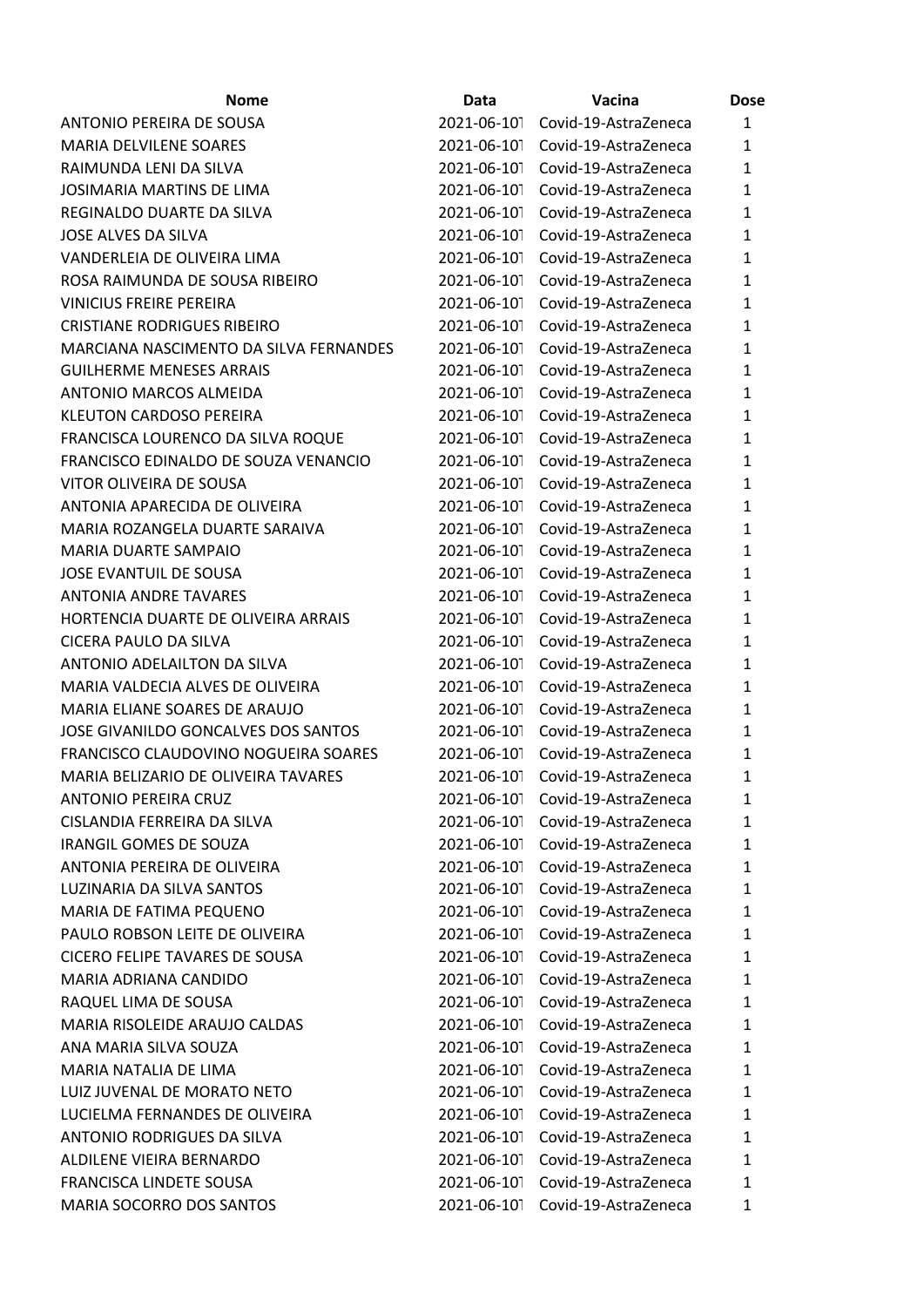| ARLENE ALVES DA SILVA                    | 2021-06-101 | Covid-19-AstraZeneca | $\mathbf{1}$ |
|------------------------------------------|-------------|----------------------|--------------|
| EDUARDO GOMES BATISTA DE SOUSA           | 2021-06-101 | Covid-19-AstraZeneca | $\mathbf{1}$ |
| <b>CICERO NATHAN ALVES BEZERRA</b>       | 2021-06-101 | Covid-19-AstraZeneca | $\mathbf{1}$ |
| JOSE VIEIRA DA SILVA                     | 2021-06-101 | Covid-19-AstraZeneca | $\mathbf{1}$ |
| <b>ANTONIO NONATO SILVA</b>              | 2021-06-101 | Covid-19-AstraZeneca | $\mathbf 1$  |
| FRANCISCA VALNEIR VICENTE DA COSTA       | 2021-06-101 | Covid-19-AstraZeneca | $\mathbf{1}$ |
| VANDICLER FERNANDES DE OLIVEIRA          | 2021-06-101 | Covid-19-AstraZeneca | $\mathbf{1}$ |
| SANDRA LUIS DOS SANTOS                   | 2021-06-101 | Covid-19-AstraZeneca | $\mathbf{1}$ |
| ANA CLARA SOUSA COSTA                    | 2021-06-101 | Covid-19-AstraZeneca | $\mathbf{1}$ |
| RAIMUNDA GALDINO DE SOUZA                | 2021-06-101 | Covid-19-AstraZeneca | $\mathbf{1}$ |
| FLAVIA CICERA DE OLIVEIRA                | 2021-06-101 | Covid-19-AstraZeneca | $\mathbf{1}$ |
| ROSANGELA PEREIRA BARBOSA                | 2021-06-101 | Covid-19-AstraZeneca | $\mathbf{1}$ |
| ARLINA ALVES DE SOUZA E SILVA            | 2021-06-101 | Covid-19-AstraZeneca | $\mathbf{1}$ |
| TEREZA DARCIENE DE LUNA                  | 2021-06-101 | Covid-19-AstraZeneca | $\mathbf{1}$ |
| REGINALDO DE SOUSA VENANCIO              | 2021-06-101 | Covid-19-AstraZeneca | $\mathbf{1}$ |
| <b>JOSE PEREIRA SILVA</b>                | 2021-06-101 | Covid-19-AstraZeneca | $\mathbf{1}$ |
| MARIA LUCIA DE LUCENA                    | 2021-06-101 | Covid-19-AstraZeneca | $\mathbf{1}$ |
| ANTONIO CARLOS DE OLIVEIRA               | 2021-06-101 | Covid-19-AstraZeneca | $\mathbf{1}$ |
| FRANCISCA CIDRAO CALDAS                  | 2021-06-101 | Covid-19-AstraZeneca | $\mathbf{1}$ |
| FRANCISCA BELIZARIO DE OLIVEIRA          | 2021-06-101 | Covid-19-AstraZeneca | $\mathbf{1}$ |
| MARIA IDELFINA ALVES CARDOSO             | 2021-06-101 | Covid-19-AstraZeneca | $\mathbf{1}$ |
| RICCTIELLY VENANCIO DE MORATO            | 2021-06-101 | Covid-19-AstraZeneca | $\mathbf{1}$ |
| FRANCISCA FERREIRA DE SOUSA              | 2021-06-101 | Covid-19-AstraZeneca | $\mathbf{1}$ |
| MARIA DE LOURDES OLIVEIRA VIEIRA         | 2021-06-101 | Covid-19-AstraZeneca | $\mathbf{1}$ |
| MACIA DAVID ANANIAS BARBOSA              | 2021-06-101 | Covid-19-AstraZeneca | $\mathbf{1}$ |
| <b>CICERO ANTONIO TORRES</b>             | 2021-06-101 | Covid-19-AstraZeneca | $\mathbf{1}$ |
| LUZANIUZA LOURENCO PEREIRA               | 2021-06-101 | Covid-19-AstraZeneca | $\mathbf{1}$ |
| RAIMUNDA DAVI DE ALENCAR ALMEIDA         | 2021-06-101 | Covid-19-AstraZeneca | $\mathbf{1}$ |
| JULIETE LEITE DE OLIVEIRA                | 2021-06-101 | Covid-19-AstraZeneca | $\mathbf{1}$ |
| ANTONIO CLAUDIO GONCALVES DOS SANTOS     | 2021-06-101 | Covid-19-AstraZeneca | $\mathbf{1}$ |
| <b>CLAUDIA SIMONE ALENCAR MENESES</b>    | 2021-06-101 | Covid-19-AstraZeneca | $\mathbf{1}$ |
| ANTONIO MACEDO DA SILVA                  | 2021-06-101 | Covid-19-AstraZeneca | $\mathbf{1}$ |
| LUZIA ALVES SILVESTRE RIBEIRO            | 2021-06-101 | Covid-19-AstraZeneca | $\mathbf{1}$ |
| ANTONIO MARCOS PEREIRA DA SILVA          | 2021-06-101 | Covid-19-AstraZeneca | $\mathbf{1}$ |
| <b>ISRAEL GOMES BATISTA</b>              | 2021-06-101 | Covid-19-AstraZeneca | $\mathbf{1}$ |
| ANTONIA GILDEVANNIA PEREIRA OLIVEIRA     | 2021-06-101 | Covid-19-AstraZeneca | $\mathbf 1$  |
| WELLANY CIDRAO DE OLIVEIRA               | 2021-06-101 | Covid-19-AstraZeneca | $\mathbf{1}$ |
| SILVANIA PEREIRA DOS SANTOS              | 2021-06-101 | Covid-19-AstraZeneca | $\mathbf{1}$ |
| FRANCISCA DUARTE DO NASCIMENTO           | 2021-06-101 | Covid-19-AstraZeneca | $\mathbf{1}$ |
| FRANCISCO ADEILTON DA SILVA              | 2021-06-101 | Covid-19-AstraZeneca | $\mathbf{1}$ |
| ROSIANA GONCALVES DOS SANTOS             | 2021-06-101 | Covid-19-AstraZeneca | $\mathbf{1}$ |
| MARIA MARILENE BATISTA DE MELO           | 2021-06-101 | Covid-19-AstraZeneca | $\mathbf{1}$ |
| MARIA RANIELLY ALCANTARA PINHO OLIVEIRA  | 2021-06-101 | Covid-19-AstraZeneca | $\mathbf{1}$ |
| <b>WELLTON CARDOSO PEREIRA</b>           | 2021-06-101 | Covid-19-AstraZeneca | $\mathbf{1}$ |
| <b>MARIA PATRICIA NONATO</b>             | 2021-06-101 | Covid-19-AstraZeneca | $\mathbf{1}$ |
| <b>ERONILDO NERES CADEIRA</b>            | 2021-06-101 | Covid-19-AstraZeneca | $\mathbf{1}$ |
| <b>MARIA ALVES DE OLIVEIRA GONCALVES</b> | 2021-06-101 | Covid-19-AstraZeneca | $\mathbf{1}$ |
| CICERA DOMINGOS BARBOZA                  | 2021-06-101 | Covid-19-AstraZeneca | $\mathbf{1}$ |
| <b>ISABEL LORRAINY ANDRADE SOARES</b>    | 2021-06-101 | Covid-19-AstraZeneca | 1            |
| FRANCISCA ALEXSANDRA COSTA DO NASCIMENTO | 2021-06-101 | Covid-19-AstraZeneca | $\mathbf{1}$ |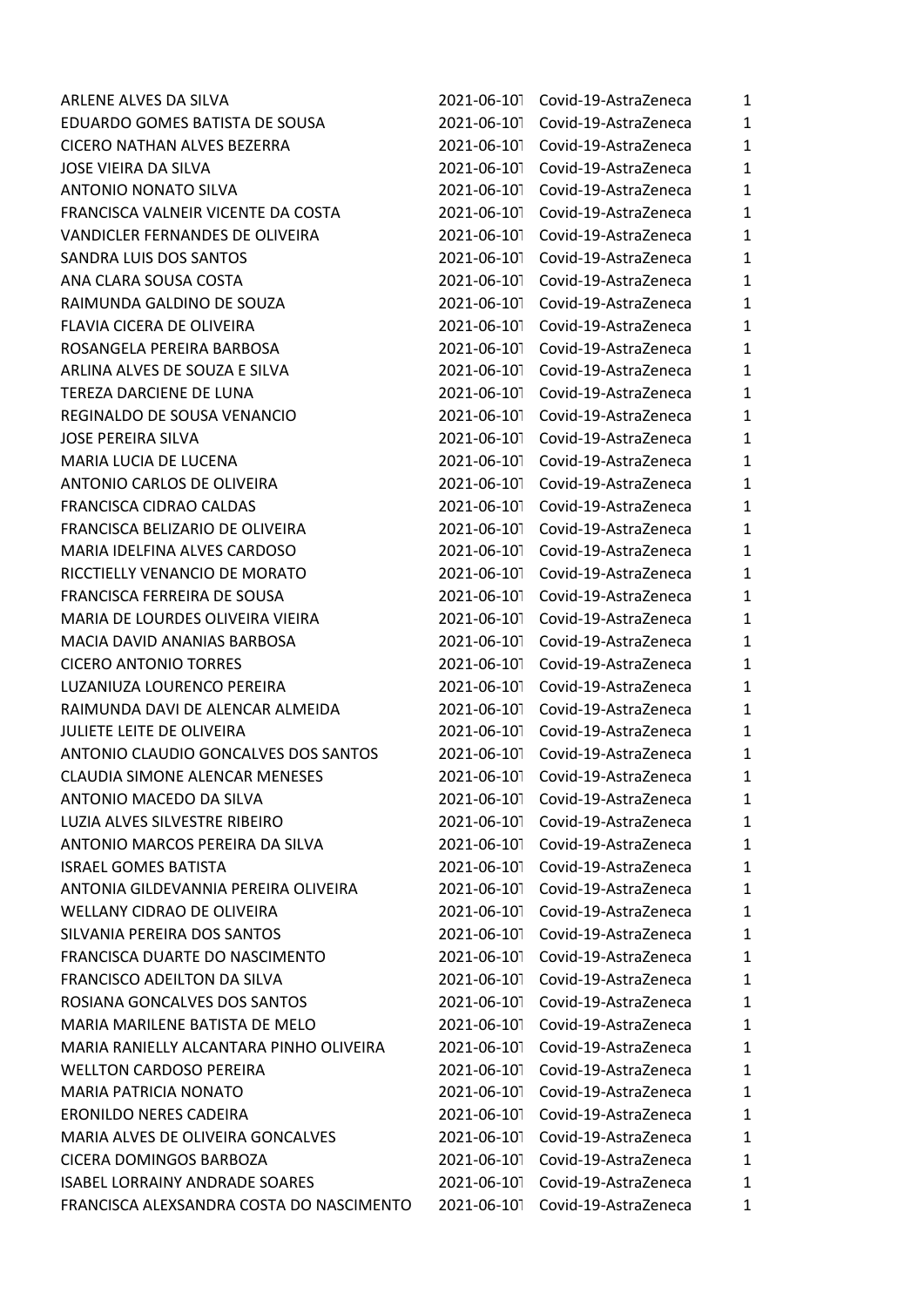| FRANCISCA DENILDE DA SILVA CRUZ       | 2021-06-101 | Covid-19-AstraZeneca | $\mathbf{1}$ |
|---------------------------------------|-------------|----------------------|--------------|
| <b>ANTONIA NICI BRANDAO</b>           | 2021-06-101 | Covid-19-AstraZeneca | $\mathbf{1}$ |
| ANTONIO CARLOS DA SILVA               | 2021-06-101 | Covid-19-AstraZeneca | $\mathbf{1}$ |
| LIDIANE FELIX HENRIQUE                | 2021-06-101 | Covid-19-AstraZeneca | $\mathbf{1}$ |
| FRANCISCO GUTEMBERG ESTEVAO           | 2021-06-101 | Covid-19-AstraZeneca | $\mathbf 1$  |
| KASSIA REJANNE ARAUJO ARRAIS          | 2021-06-101 | Covid-19-AstraZeneca | $\mathbf 1$  |
| <b>ANTONIA RODRIGUES COSTA</b>        | 2021-06-101 | Covid-19-AstraZeneca | $\mathbf{1}$ |
| IVONETE BERNARDINO DA SILVA ALIXANDRE | 2021-06-101 | Covid-19-AstraZeneca | $\mathbf{1}$ |
| IZABEL CRISTINA SILVA DE LIMA         | 2021-06-101 | Covid-19-AstraZeneca | $\mathbf{1}$ |
| DEYLANNE KELMA SAMPAIO DE SA          | 2021-06-101 | Covid-19-AstraZeneca | $\mathbf 1$  |
| ANTONIA PEREIRA ALENCAR FERREIRA      | 2021-06-101 | Covid-19-AstraZeneca | $\mathbf{1}$ |
| OLIRA ANANIAS OLIVEIRA                | 2021-06-101 | Covid-19-AstraZeneca | $\mathbf{1}$ |
| MACIEL FERREIRA DA SILVA              | 2021-06-101 | Covid-19-AstraZeneca | $\mathbf 1$  |
| <b>CESAR VICENTE LIMA</b>             | 2021-06-101 | Covid-19-AstraZeneca | $\mathbf{1}$ |
| MARIA RAILENE BATISTA DE MELO         | 2021-06-101 | Covid-19-AstraZeneca | $\mathbf{1}$ |
| LUCIA PEREIRA SOUSA                   | 2021-06-101 | Covid-19-AstraZeneca | $\mathbf{1}$ |
| CICERO MARCELO DE OLIVEIRA ALCANTARA  | 2021-06-101 | Covid-19-AstraZeneca | $\mathbf{1}$ |
| <b>JOSE OLICES SOARES ARAUJO</b>      | 2021-06-101 | Covid-19-AstraZeneca | $\mathbf 1$  |
| FRANCISCA JAQUELINE PEREIRA DO MONTE  | 2021-06-101 | Covid-19-AstraZeneca | $\mathbf 1$  |
| JOSE ADEVANILTON DA SILVA             | 2021-06-101 | Covid-19-AstraZeneca | $\mathbf{1}$ |
| AMELIA CARNEIRO PINHEIRO NETA         | 2021-06-101 | Covid-19-AstraZeneca | $\mathbf{1}$ |
| ANTONIA DO NASCIMENTO PINTO           | 2021-06-101 | Covid-19-AstraZeneca | $\mathbf{1}$ |
| FRANCISCO ALMEIDA SOUSA               | 2021-06-101 | Covid-19-AstraZeneca | $\mathbf{1}$ |
| <b>GERALDO FERNANDES DE LIMA</b>      | 2021-06-101 | Covid-19-AstraZeneca | $\mathbf 1$  |
| ADEGILDO DOMINGOS SANTANA             | 2021-06-101 | Covid-19-AstraZeneca | $\mathbf 1$  |
| ROSINAUVA MARTINS DA SILVA            | 2021-06-101 | Covid-19-AstraZeneca | $\mathbf{1}$ |
| FRANCISCA RIZOLENE DE OLIVEIRA        | 2021-06-101 | Covid-19-AstraZeneca | $\mathbf{1}$ |
| CARMEM JACQUELINE DE OLIVEIRA         | 2021-06-101 | Covid-19-AstraZeneca | $\mathbf{1}$ |
| MARCIO EDUARDO DA SILVA MENDES        | 2021-06-101 | Covid-19-AstraZeneca | $\mathbf 1$  |
| MARIA SOARES DA SILVA LIMA            | 2021-06-101 | Covid-19-AstraZeneca | $\mathbf{1}$ |
| HELENO FERREIRA DE MELO               | 2021-06-101 | Covid-19-AstraZeneca | $\mathbf{1}$ |
| JOSE GONCALVES DA SILVA               | 2021-06-101 | Covid-19-AstraZeneca | $\mathbf{1}$ |
| FRANCISCO WLBERLANDIO DE OLIVEIRA     | 2021-06-101 | Covid-19-AstraZeneca | $\mathbf{1}$ |
| <b>IVANILDO ALMEIDA DE MATOS</b>      | 2021-06-101 | Covid-19-AstraZeneca | $\mathbf 1$  |
| RAIMUNDA REGIGLEIDE SOARES DE MENEZES | 2021-06-101 | Covid-19-AstraZeneca | $\mathbf 1$  |
| VANIA MARIA DA SILVA OLIVEIRA         | 2021-06-101 | Covid-19-AstraZeneca | $\mathbf 1$  |
| FRANCISCO ALBERI RUFINO               | 2021-06-101 | Covid-19-AstraZeneca | $\mathbf 1$  |
| MARIA GLORIA RODRIGUES DE CARVALHO    | 2021-06-101 | Covid-19-AstraZeneca | $\mathbf{1}$ |
| DEURISMAR FERREIRA DA SILVA           | 2021-06-101 | Covid-19-AstraZeneca | $\mathbf 1$  |
| OSVALDO NOGUEIRA DA SILVA             | 2021-06-101 | Covid-19-AstraZeneca | $\mathbf{1}$ |
| <b>CLEODIMAR RODRIGUES DE SOUSA</b>   | 2021-06-101 | Covid-19-AstraZeneca | $\mathbf{1}$ |
| AIRTON CESAR VENANCIO DIAS            | 2021-06-101 | Covid-19-AstraZeneca | $\mathbf{1}$ |
| ANTONIO PEREIRA DA SILVA              | 2021-06-101 | Covid-19-AstraZeneca | $\mathbf{1}$ |
| ZELIA ALVES DOS SANTOS                | 2021-06-101 | Covid-19-AstraZeneca | $\mathbf 1$  |
| JOSE VALDO DE SOUZA                   | 2021-06-101 | Covid-19-AstraZeneca | $\mathbf{1}$ |
| LIGIA DE SOUZA VENANCIO               | 2021-06-101 | Covid-19-AstraZeneca | $\mathbf{1}$ |
| MARIA LIZIER FERREIRA CALDAS          | 2021-06-101 | Covid-19-AstraZeneca | $\mathbf{1}$ |
| CICERA BEZERRA DA SILVA               | 2021-06-101 | Covid-19-AstraZeneca | $\mathbf 1$  |
| <b>MERIAN FRANCELINO SOARES</b>       | 2021-06-101 | Covid-19-AstraZeneca | $\mathbf{1}$ |
| MARIA OLIVEIRA DOS SANTOS             | 2021-06-101 | Covid-19-AstraZeneca | 1            |